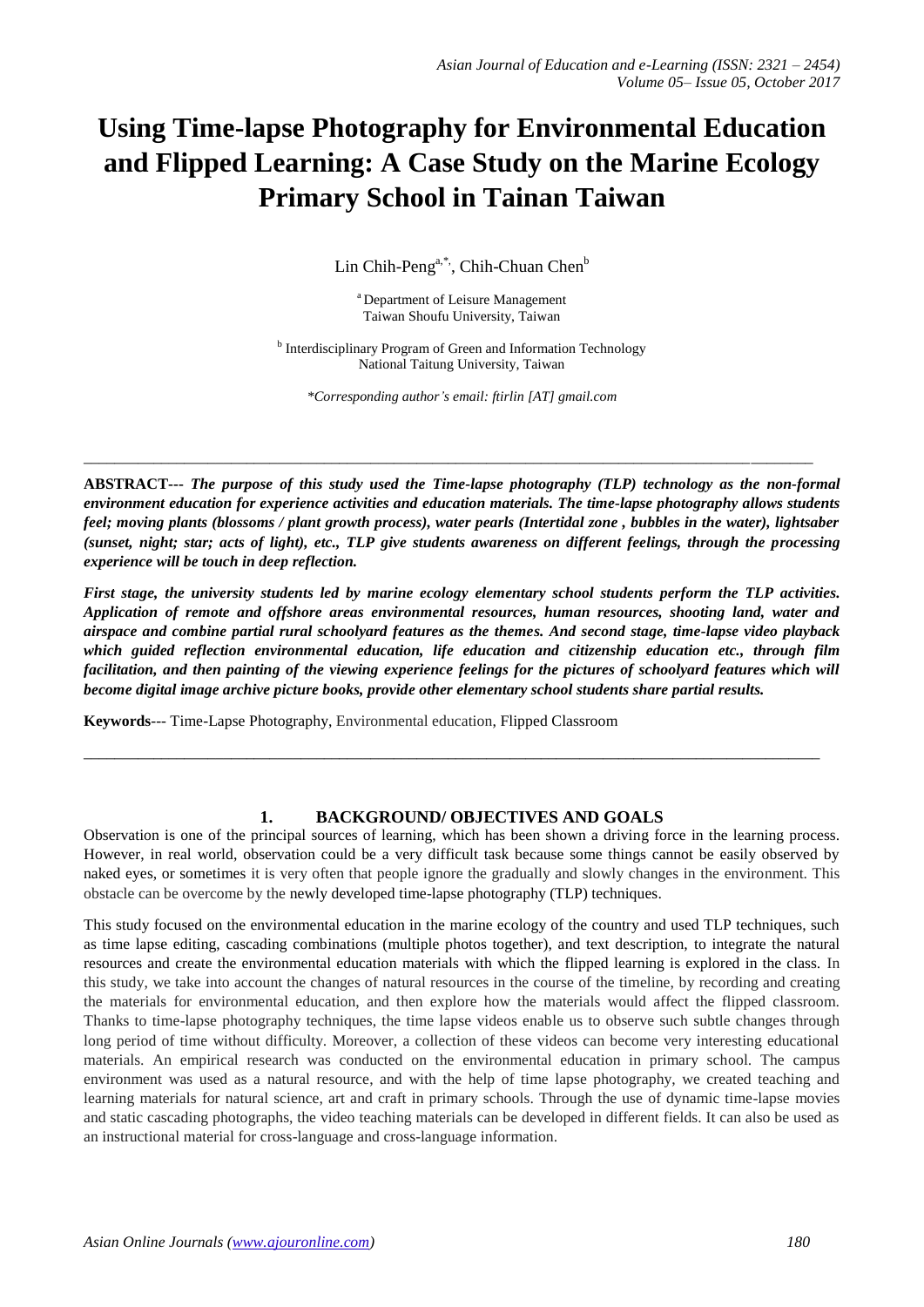# **2. METHODS**

Different from the traditional photographing or videotaping methods, this study uses time-lapse photography, whereby the frequency at which [film](https://en.wikipedia.org/wiki/Film) frames are captured (the [frame rate\)](https://en.wikipedia.org/wiki/Frame_rate) is much lower than that used to view the sequence. When played at normal speed, time appears to be moving faster and thus lapsing. TLP has become a common tool for observing the dynamic changes in time.

In this study, focusing on the natural environment and using TLP technology to capture the environmental image frames per unit of time, and then create time-lapse films for a particular subject with the help of post-production techniques

such as time-lapse editing, cascading combination (multiple photos together) technology. A series of related time-lapse films derived from specific areas can then be complied into environmental education materials. This paper will focus on the natural environment at the local Marine Ecological Primary School in southern Taiwan. The time-lapsed video will be played to the students and incorporated with static laminated photos for further study of flipped learning methods as well as course content.

The works of this study, both dynamic time-lapse videos and static photos, will provide to cooperating elementary schools as a flip-learning materials for environmental education. Moreover, the findings can be applied to different curricula, such as natural science, aesthetics, and art and craft.

# **3. RESULTS**

In addition to the TLP works of dynamic and static environmental education materials for the marine ecology elementary school, this study will, with the participation of primary school teachers, explore and examine the educational methodologies such as flipped classroom and flipped learning, individualized teaching and adaptive learning, and environmental education. The primary school promotes kayak activities which development and cooperation with university for us not only teaching kayak skills but also implementing environmental education (Fig. 1). The environment education through the primary school students' paints extension a picture book as the theme then showed the natural phenomenon in TLP.



explation of periophthalmus (traditional Chinese)

Fig1. The kayak and environmental education activities

# **3.1 Flipped Classroom and Flipped Learning**

This study is based on the marine environment, which is the most familiar campus learning environment for the students. Marine ecology elementary school provides resources for a flip-flop classroom. For example like Fig.2a (as the theme) which painted a picture book (named: mangrove song) about a black-faced spoonbills (HAPPY) came to the Cigu lagoon made friends and established relation with mudskipper (amphibious fish), fiddler crab (Uca) and Bruguiera gymnorrhiza for a story. The picture story is trying to attract more kids and primary school students as they would like to understand the marine ecology element school. Furthermore, used the marine ecology element school series photos (Fig 2b) to inspire students to connect .with nature.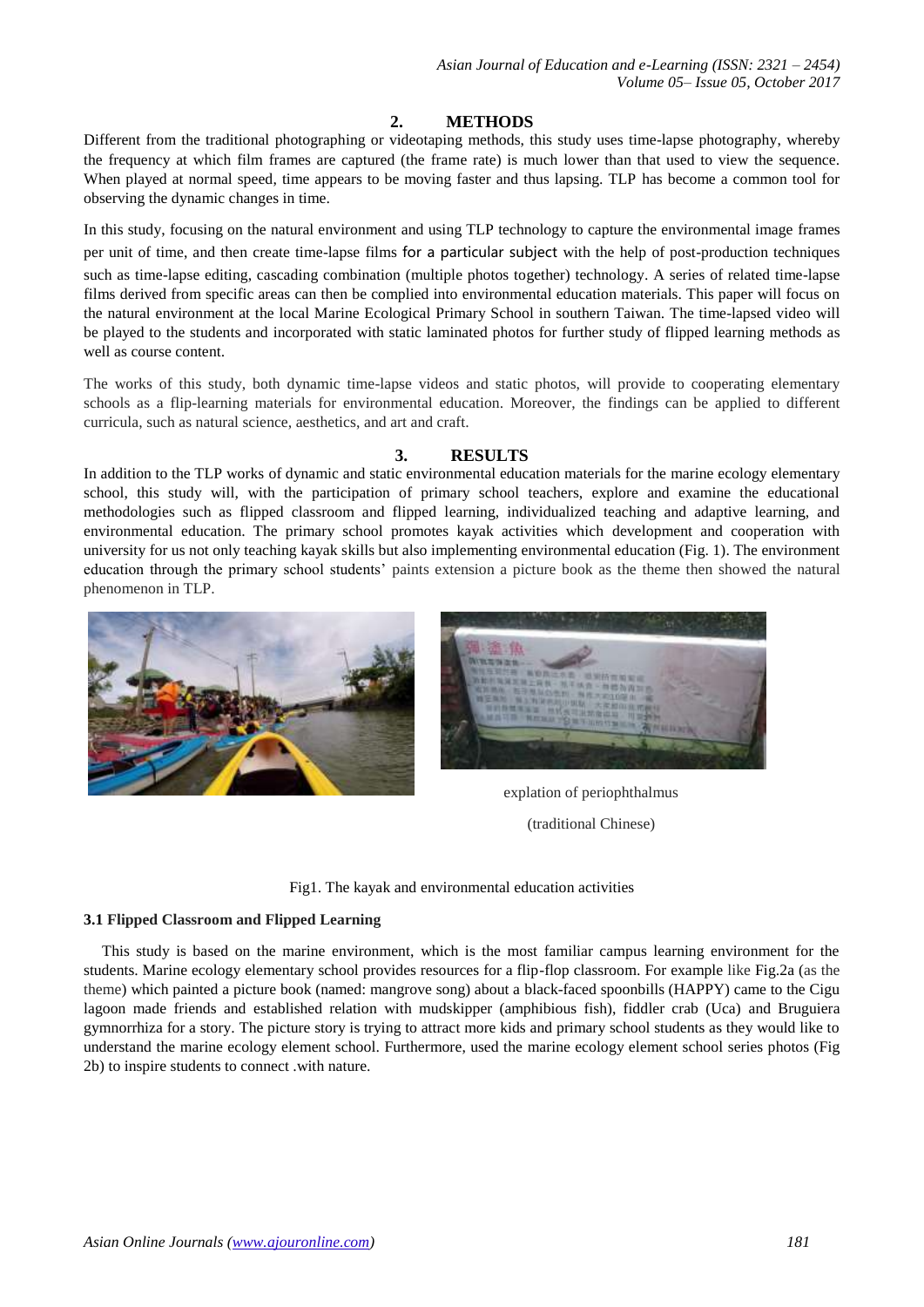*Asian Journal of Education and e-Learning (ISSN: 2321 – 2454) Volume 05– Issue 05, October 2017*



the picture book(part thereof)

shallow bay in this primary school

Fig. 2: used picture story to attract students closer to nature

## **3.2 Teaching students in accordance with their aptitude**

As educators, we know that STEM education (Science, Technology, Engineering, and Mathematics) is the wave of the future. And the flipped classroom model brings together advances in education and technology to provide a personalized, engaging learning experience for every student. So, utilization of TLP technology into the flipped classroom which enhance the enthusiasm and motivation for study.

TLP is a technique whereby the frequency at which film frames are captured (the [frame rate](https://en.wikipedia.org/wiki/Frame_rate)) is much lower than that used to view the sequence. The frame rate of time-lapse movie photography can be varied to virtually any degree from a rate approaching a normal frame rate (between 24 and 30 frames per second) to only one frame a day, a week, or longer, depending on subject. In the meantime, many photos could be recorded for teaching aids.

Fig.3 series are utilizing TLP technology and capture images from marine ecology elementary school. And then play the video to share and explain orally. Except for the dynamic images, boldness attempt are cascading combinations (multiple photos together) for teaching aids which apply in the perception. For example, Fig. 3a. is photography of TLP images from marine ecology elementary school. Fig.3b the frame rate of above photography is 20 seconds and flowing photography is 10 seconds from TLP images which could be a time-lapse movie approaching a normal frame rate (between 16 or 24 frames per second). Through multiple photographs method expressed TLP video for Fig.3b and then applied the cascading combination (multiple photos together) technology which showed at Fig. 3c. But Fig. 3c is randomly oriented and looked at incoherently. So, Fig. 3c which rid parts of photos and adjusted layer controls at Fig. 3d.

Although there is no difficult textual narration, TLP images provides the most original intention of learning, and could provide teachers with a variety of learning styles according to their aptitudes. Fig 3 series expression photographer's ideal across. For example Fig 3b the TLP video almost like at the same time (a frame 10 seconds, six photos are 10\*6=60 seconds). It is interesting for mudskippers (amphibious fish) which are walking and taking a rest such as thoughtprovoking questions Fig 3c and Fig 3d are taken all TLP photos image overlay one picture. Fig 3c application in vision or perception could be used as the principles of grouping (or Gestalt laws of grouping) which account for the observation that naturally perceive objects. Fig. 3d Used to explain the route map of this fiddler crab (Uca) and mudskipper (amphibious fish).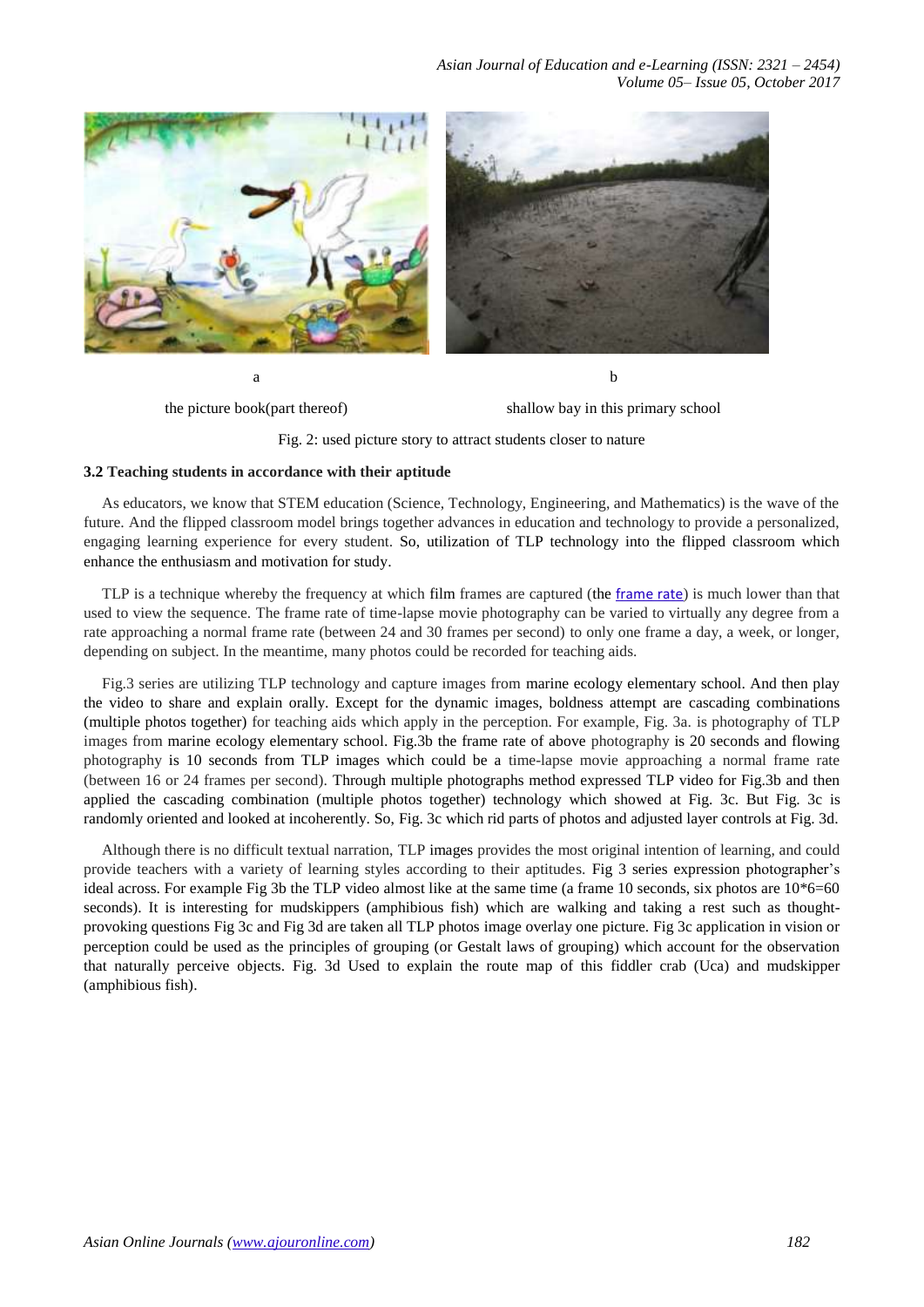



Fig. 3 TLP image capture (1photos/10Sec) and photomontage (digital image synthesis)

c d

#### **3.3 Environmental education**

With TLP video in this study explores students' learning process by integrating environmental education with marine ecological concepts, including the concept of sustainable development (natural capital, ecosystem services), the value of natural environment (material value, spirit value, ethical value), along with scientific investigation (to cultivate communication technology, problem solving, classify-physical and chemical properties and investigations) and other projects as students' learning spindle. In the process of TLP shooting, visual image expression and preservation, in addition, environmental conditions record, which could be provided information for readers that acquire information as to build academic motivation for environmental education. Tables 1 in accordance with photography themes, TLP shooting conditions and environmental data have been recorded. Used the marine ecology elementary school resources have been thrilling interest to the TLP audience.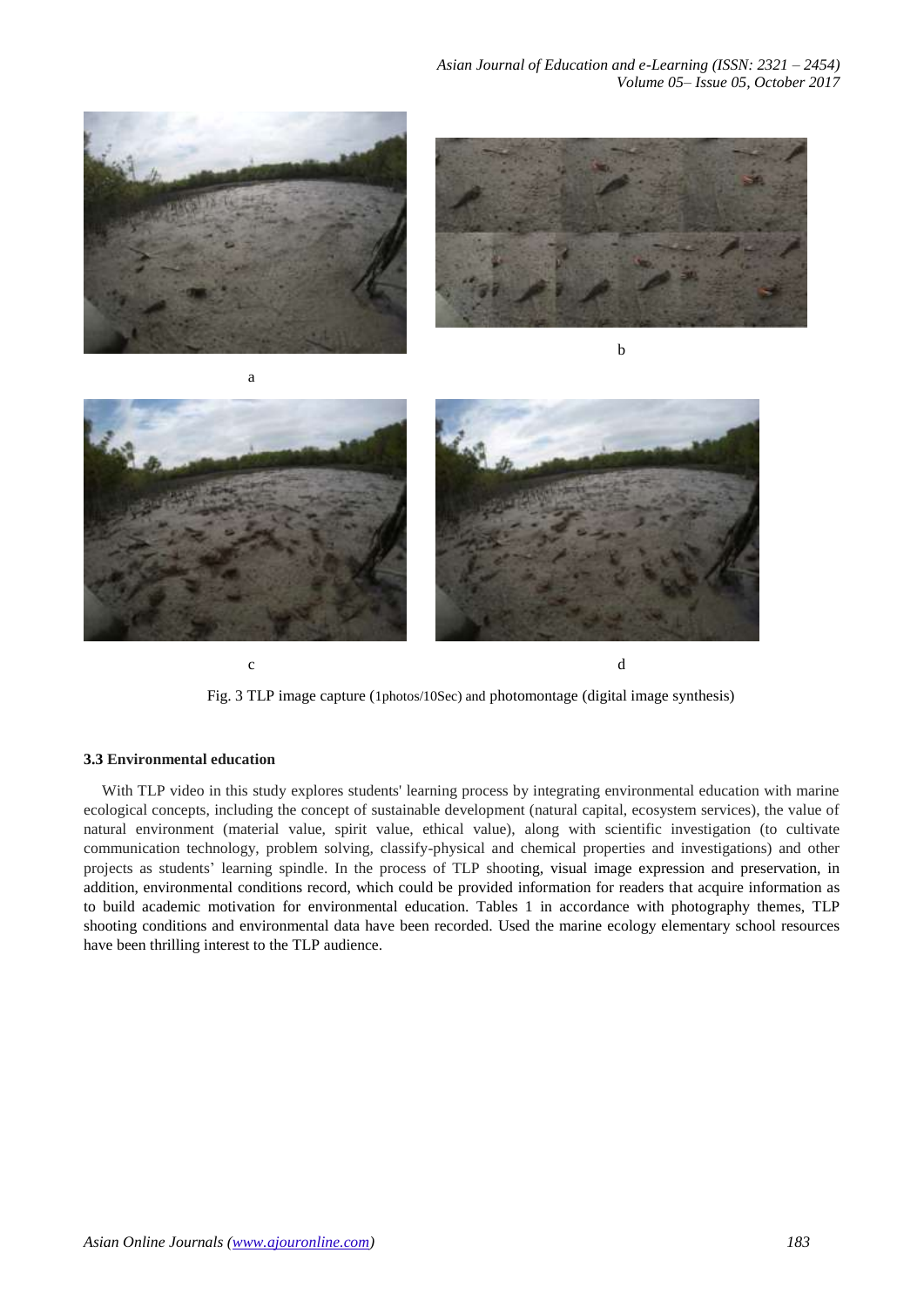| Photography           |             |               |              |            | Environmental |
|-----------------------|-------------|---------------|--------------|------------|---------------|
| Theme                 | date        | Time-lapse    | Total sheets | camera     | condition     |
| Uca and<br>mudskipper | 2016/10/10  | 1photos/10Sec | 588          | goProH4    | low tide      |
| Tide                  | 2016//10/16 | 1photos/15Sec | 190          | goProH4    | high tide     |
| sunset                | 2016/10/28  | 1photos/30Sec | 89           | Canon 700D | fall          |
| big Moon              | 2016/09/16  | 1photos/30Sec | 147          | goProH4    | Moon Festival |

## Table 1: Description of the samples

## **3.4 Conclusions and future work**

This paper investigates the environmental education in the marine ecology of the country using time-lapse photography (TLP) techniques for the flipped classroom. The main contributions of the paper are: (1) the TLP works of dynamic and static environmental education materials for the Marine Ecology Elementary School. (2) painted a picture book (named: mangrove song) about a black-faced spoonbills came to the Cigu lagoon made friends and established relation with mudskipper (amphibious fish), fiddler crab (Uca) and Bruguiera gymnorrhiza and TLP videos for the flipped classroom, and (3) explores students' learning process by integrating environmental education.

We plan in the future to implement diversified ecological primary School in southern Taiwan for TLP shooting themes and environmental education materials. From a practical standpoint, it would also be useful to extend the perceptions of the environmental education, especially variations in the value of natural environment.

# **3.5 Acknowledgments and Legal Responsibility**

This research is sponsored by the Ministry of Science and Technology, Taiwan, R.O.C. under Grant no MOST 105- 2633-S-434-001- and partially supported by of the MOE's Funding Program of Taiwan Shoufu University (TSU).

# **4. REFERENCES**

- Dewey, J. (1938). *Experiential and education.* New York: Collier Books.
- EnglesonC. & Yockers, D. H.D. (1994). A guide to curriculum planning in environmental. Wisconsin: Wisconsin Department of Public Instruction.
- HartA, & BensonA. (1996). Researching media education in English classrooms. Journal of Educational Media, 7-21.
- Jacoby,& othersB. (1996). Service-learning in higher education-foundations and principles. San Francisco: :Jossey-Bass.
- JoplinL. (1981). On defining experiential education. The Journal of Experiential Education, 4(1), 17-20.
- KellerMJ. (1983). Motivational design of instruction. (edit: ReigeluthC. M.In) Instructional design theories and models: an overview of their current status, 384-434.
- Kenneth LaudonLaudonJane. (2007). Essentials of Management Information System. New York: Prentice Hall.
- KolbD.A. (1984). Experiential Learning: Experience as the Source of Learning and Development. Windsor. CT, U.S.A: Yankee Clipper Books.